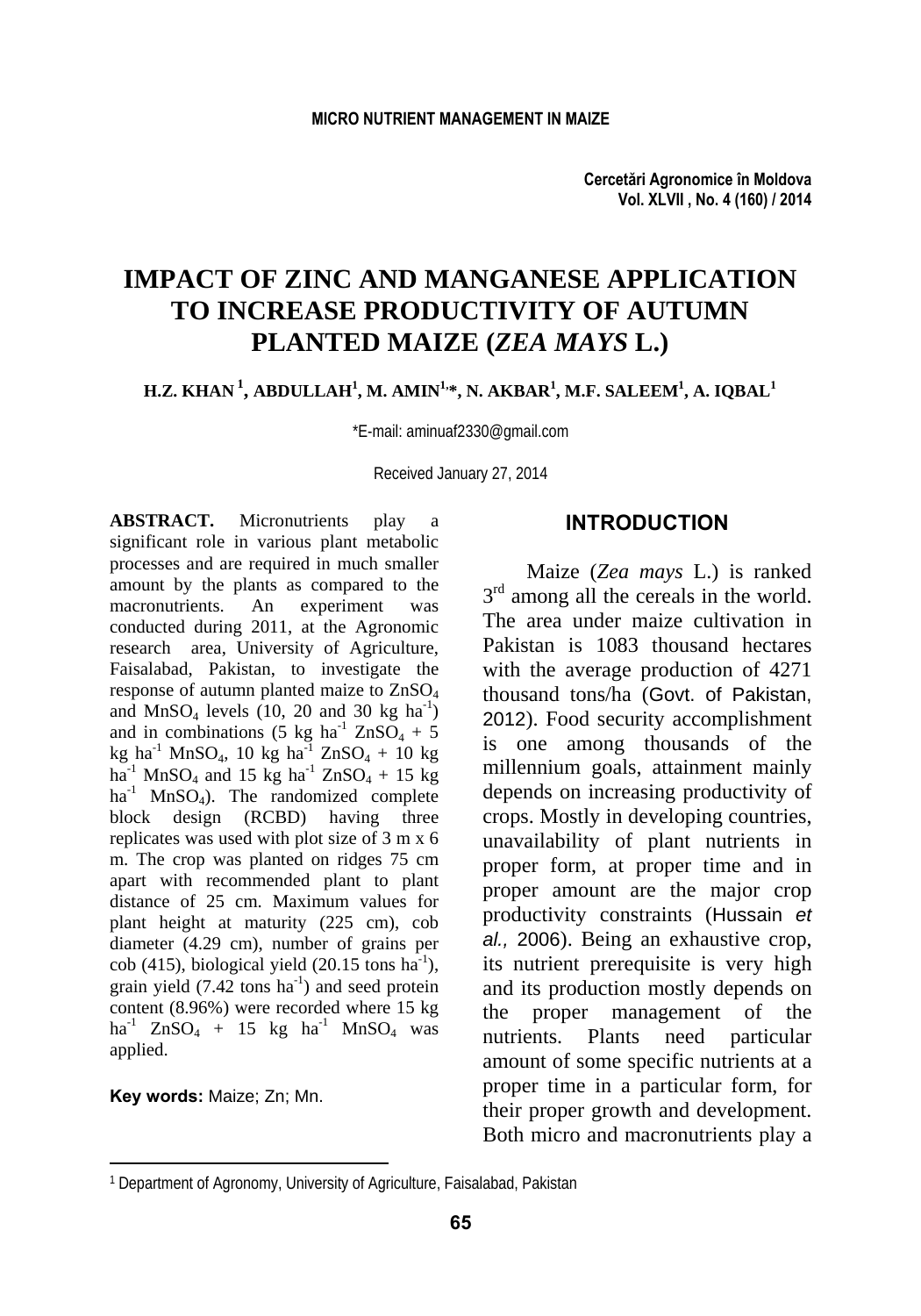significant role for getting higher yield and to fulfill the crop needs (Arif *et al.,* 2006).

In Pakistan, the factor responsible for low productivity of maize is the depletion of plant nutrients due to extensive cropping system. It is cleared evidently that proper functioning of plant nutrients role about 30-50% for getting higher yield (Stewart *et al.,* 2005). The potential yield of maize cannot be achieved by only using the major plant nutrients (Hussain *et al.,* 2005). The amount of trace elements needed by crops is very small that play a significant role in various plant metabolic processes where they work as a cofactor (Modaihsh, 1997). In Asian countries, mostly plants, animals and humans are found to be deficient in micronutrients due to abiotic factors such as calcareous nature of soils, drought stress, higher soil pH, salt stress, and irrigation water with higher value of bicarbonate, low organic matter and mismanagement of fertilizer application.

To achieve higher yield, ZnSO<sub>4</sub> is limiting among all the micronutrients in cereal crops because of its low availability at pH above 7.0 (Alloway, 2008). The yield is reduced extensively without showing any deficiency symptoms due the shortage of minor nutrients (Alloway, 2004). Plant physiologist reported that deficiency of  $ZnSO<sub>4</sub>$  affects various plant metabolic processes such as nitrogen uptake, photosynthetic activity, nitrogen metabolism,

chlorophyll synthesis and protein quality (Cakmak, 2008). Chloroplast (most active part of the plant cell) is affected by the deficiency of MnSO4, as a result chloroplast structure is injured (Ndakidemi *et al.,* 2011). Several studies on  $ZnSO<sub>4</sub>$  and  $MnSO<sub>4</sub>$ showed that their deficiency caused reduction in yield and level may differ from plant to plant and region to region (Kalayci *et al.,* 1999). Viewing all the considerations given above, the experiment was performed to investigate the proper dose of  $MnSO<sub>4</sub>$ and  $ZnSO<sub>4</sub>$  with the suggested rate of NPK for increasing the production/unit area of maize.

# **MATERIALS AND METHODS**

In order to study the effect of micronutrients (Zn and Mn), a field experiment was carried out as randomized complete block design with three replicates. Experiment was conducted at Agronomic Research Area, University of Agriculture Faisalabad, Pakistan  $(31.25\textsuperscript{o}N, 73.05\textsuperscript{o}E$  and 605 feet above sea level) in 2011. Experimental units comprised of 4 lines, 75 cm apart of 6 m length. In this experiment, treatments were  $(T_0)$  Control,  $(T_1)$  10 kg ha<sup>-1</sup> ZnSO<sub>4</sub>. (T<sub>2</sub>) 10 kg ha<sup>-1</sup> MnSO<sub>4</sub> (T<sub>3</sub>) 20 kg ha<sup>-1</sup>  $ZnSO_4$  (T<sub>4</sub>) 20 kg ha<sup>-1</sup> MnSO<sub>4</sub> (T<sub>5</sub>) 30 kg ha<sup>-1</sup> ZnSO<sub>4</sub>, (T<sub>6</sub>) 30 kg ha<sup>-1</sup> MnSO<sub>4</sub>, (T<sub>7</sub>) 5 kg ha<sup>-1</sup> ZnSO<sub>4</sub>+ 5 kg ha<sup>-1</sup> MnSO<sub>4</sub> (T<sub>8</sub>) 10  $k_g$  ha<sup>-1</sup> ZnSO<sub>4</sub>+ 10 kg ha<sup>-1</sup> MnSO<sub>4</sub> (T<sub>9</sub>) 15 kg ha<sup>-1</sup> ZnSO<sub>4</sub>+ 15 kg ha<sup>-1</sup> MnSO<sub>4</sub>. The crop was sown in the  $25<sup>th</sup>$  of July, 2011 with the help of dibbler using seed rate of 30 kg ha-1. Recommended rate of nitrogen  $(250 \text{ kg } \text{ha}^{-1})$ , phosphorus  $(125 \text{ kg } \text{ha}^{-1})$ and potassium  $(125 \text{ kg ha}^{-1})$  was fulfilled from urea, DAP and SOP, respectively. At the end of the growth period, different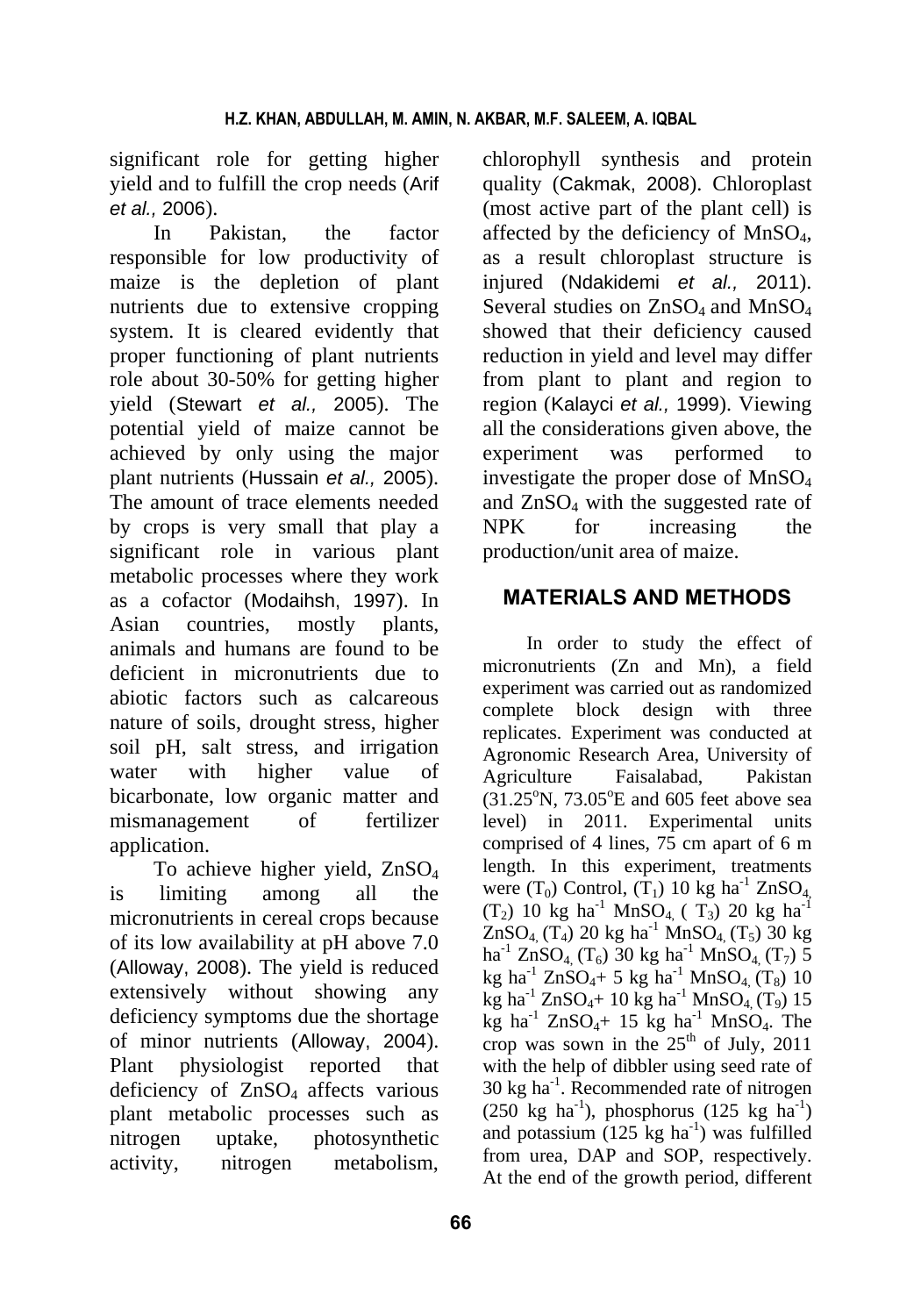parameters (plant height at maturity, cob diameter, number of grains per cob, biological yield, grain yield and seed protein content) were studied using standard procedure. The data was analyzed by using Fisher's analysis of variance technique and the difference among the treatment means were compared by employing LSD at 5% probability.

# **RESULTS AND DISCUSSION**

Data concerning to plant height are given in *Table 1*. In general, it was revealed that different rates of  $ZnSO<sub>4</sub>$ and  $MnSO<sub>4</sub>$  significantly affected the plant height. The individual treatments means comparison (*Table 1*) indicates that maximum plant height was attained with the application of 15 kg  $ZnSO<sub>4</sub>$  and 15 kg  $MnSO_4$  ha<sup>-1</sup> as compared to control. This increase in plant height might be due to the additional application of  $ZnSO<sub>4</sub>$  and MnSO<sub>4</sub>. The results of experiment studied are also supported by the findings of NDFC (1998) and Bukvic *et al*. (2003), who also observed increase in plant height with the application of  $ZnSO_4$  and  $MnSO_4$ .

Number of grains and grain size both are influenced mostly by the cob diameter. Effect of applied levels of  $ZnSO_4$  and  $MnSO_4$  on the cob diameter elaborates in *Table 1*. In general, it is exposed that the application of different levels of  $ZnSO<sub>4</sub>$  and MnSO<sub>4</sub> had significant effect on the cob diameter. Maximum cob diameter was obtained with the application of 15 kg  $ZnSO_4$  ha<sup>-1</sup> +15  $kg$  MnSO<sub>4</sub> ha<sup>-1</sup> that was statistically different with all other treatments. At the same time minimum increase in cob diameter was observed in response to control. These findings were also supported by the findings of Khaliq *et al.* (2004) and Boateng *et al.*  (2006), who elaborated that the application of various levels of micronutrients resulted in increase of cob diameter.

Data presented in *Table 1* showed significant increase in number of grains per cob in response to different levels of  $ZnSO_4$  and  $MnSO_4$ . The individual treatments means in the *Table 1* indicate that with the application of 15 kg  $ZnSO<sub>4</sub> +15$  kg  $MnSO<sub>4</sub>$  ha<sup>-1</sup>, maximum number of grains per cob (6.03%) are gained that is statistically different from all other treatments. Whereas the lowest number of grains per cob was found with control. The trend of increasing number of grains per cob with the applied  $ZnSO_4$  and  $MnSO_4$  was also in line with the findings of Bakyt and Zade (2002) and Harris *et al.* (2007).

Results regarding 1000 grain weight affected by various levels of  $ZnSO<sub>4</sub>$  and MnSO<sub>4</sub> are presented in *Table 1*. The individual treatments means reflects that highest 1000 grain weight was gained in response to 15 kg  $ZnSO_4$  ha<sup>-1</sup> + 15 kg MnSO<sub>4</sub> ha<sup>-1</sup>. While, minimum increase in 1000 grain weight was achieved in control treatment. Due to the application of macro as well as micronutrients particularly  $ZnSO_4$  and  $MnSO_4$  plants received maximum nutrients throughout their growth period and nourished properly which resulted in maximum 1000 grain weight.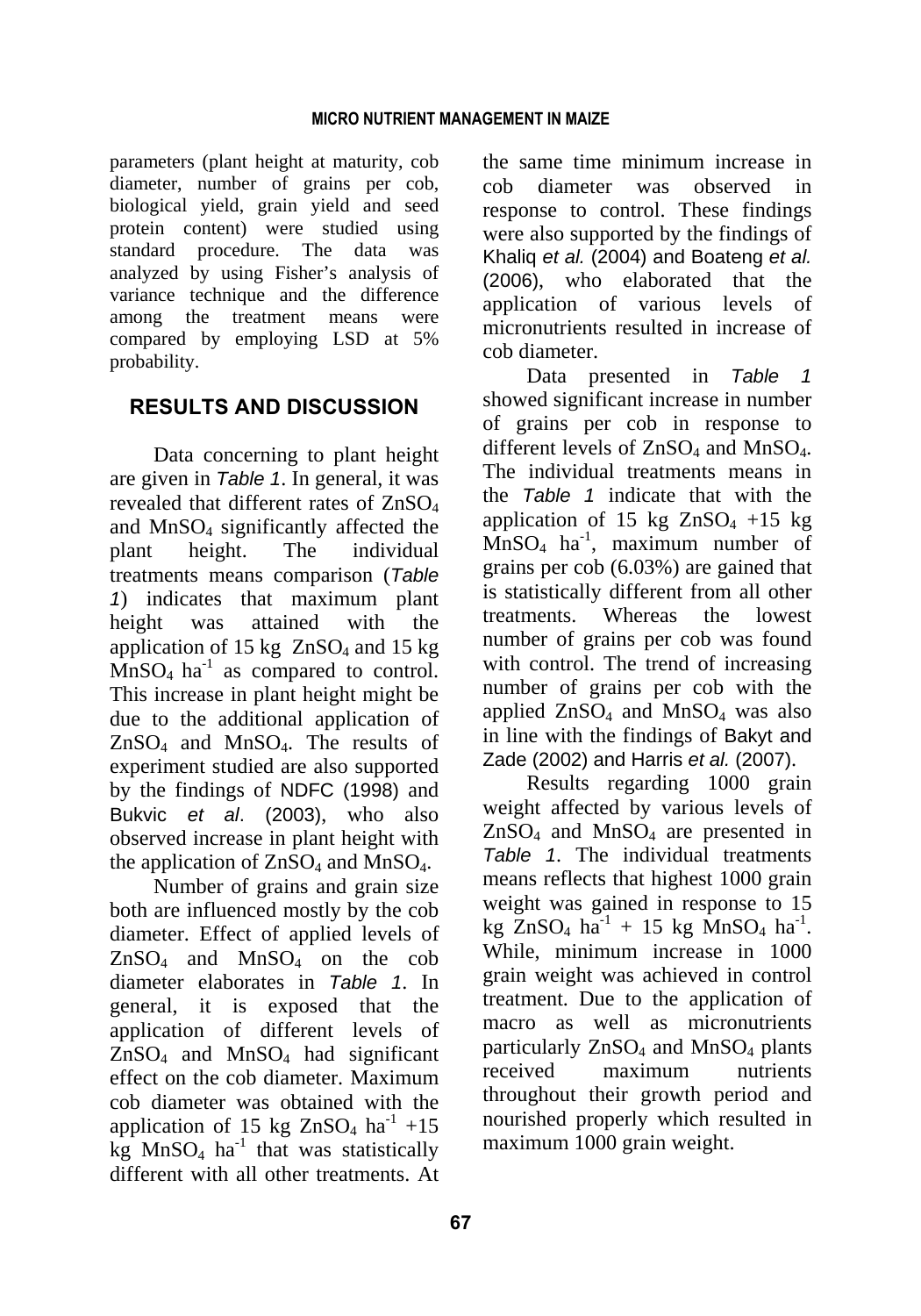| Ľ<br>Treatmen                                                                             | height at<br>maturity<br>Plant<br>$\overline{c}$ m) | grains<br>cob <sup>-1</sup><br>No.of | diameter<br>cob<br>(cm) | 1000 grain<br>weight<br>(g) | Biological<br>yield<br>(t ha <sup>-1</sup> ) | Grain<br>yield<br>(t ha <sup>-1</sup> ) | contents<br>protein<br>Seed<br>$\left( \frac{1}{2} \right)$ |
|-------------------------------------------------------------------------------------------|-----------------------------------------------------|--------------------------------------|-------------------------|-----------------------------|----------------------------------------------|-----------------------------------------|-------------------------------------------------------------|
| $\mathsf{\Gamma}_0$ Control                                                               | 239.33f                                             | 390.33f                              | 4.19f                   | 255.48f                     | 19.20                                        | 6.95                                    | 7.24                                                        |
| റ്<br>$\Gamma_1$ 10 kg ha <sup>-1</sup> ZnSI                                              | 241.92e                                             | 395.00e                              | 4.21e                   | 258.65e                     | 19.39e                                       | 7.04e                                   | 7.67e                                                       |
| $\mathsf{T}_2$ = 10 kg ha $^{\text{-}1}$ MnSO <sub>4</sub>                                | 242.00e                                             | 394.60e                              | 421e                    | 258.72e                     | 19.40e                                       | 7.04e                                   | 7.66e                                                       |
| റ്<br>$20$ kg ha <sup>-1</sup> ZnS<br>$\frac{8}{10}$                                      | 245.00d                                             | 400.67d                              | 423d                    | 261.13d                     | 19.59d                                       | 7.13d                                   | 8.00d                                                       |
| $20$ kg ha <sup>1</sup> MnSO <sub>4</sub><br>$\frac{1}{4}$                                | 244.80d                                             | 400.33d                              | 4.22d                   | 261.18d                     | 19.58d                                       | 7.13d                                   | 8.02d                                                       |
| đ<br>30 kg ha $^{-1}$ ZnS<br>$\overline{5}$                                               | 248.00c                                             | 405.00c                              | 4.25c                   | 264.08c                     | 19.78c                                       | 7.24c                                   | 8.33c                                                       |
| 30 kg ha <sup>-1</sup> MnSO <sub>4</sub><br>$\overline{\phantom{0}}^{\circ}$              | 248.20c                                             | 405.50c                              | 4.25c                   | 264.30c                     | 19.77c                                       | 7.23c                                   | 8.32c                                                       |
| i+5 kg hai<br>5 kg ha <sup>-1</sup> ZnSO<br>MnSO <sub>4</sub>                             | 245.00d                                             | 400.63d                              | 4.23d                   | 261.26d                     | 19.57d                                       | 7.13d                                   | 8.00d                                                       |
| D <sub>4</sub> +10 kg ha<br>10 kg ha $\degree$ ZnSC<br>MnSO <sub>4</sub><br>$\frac{8}{1}$ | 251.33b                                             | 410.00b                              | 4.27b                   | 267.40b                     | 19.98b                                       | 7.32b                                   | 8.66b                                                       |
| 15 kg ha $^{-1}$ ZnSO4+15 kg ha<br>MnSO <sub>4</sub><br>$\overline{a}$                    | 255.00a                                             | 415.00a                              | 4.29a                   | 270.46a                     | 20.15a                                       | 742a                                    | 8.96a                                                       |
| <b>GS</b>                                                                                 | 2.5722                                              | 3.4312                               | 0.0174                  | 1.5873                      | 0.0161                                       | 0.0174                                  | 0.0433                                                      |
| ilar letter(s) differ significantly at p=0.05<br>Means not sharing sim                    |                                                     |                                      |                         |                             |                                              |                                         |                                                             |

Table 1 - Effect of ZnSO<sub>4</sub> and MnSO<sub>4</sub> on growth, yield and quality of hybrid maize

### **H.Z. KHAN, ABDULLAH, M. AMIN, N. AKBAR, M.F. SALEEM, A. IQBAL**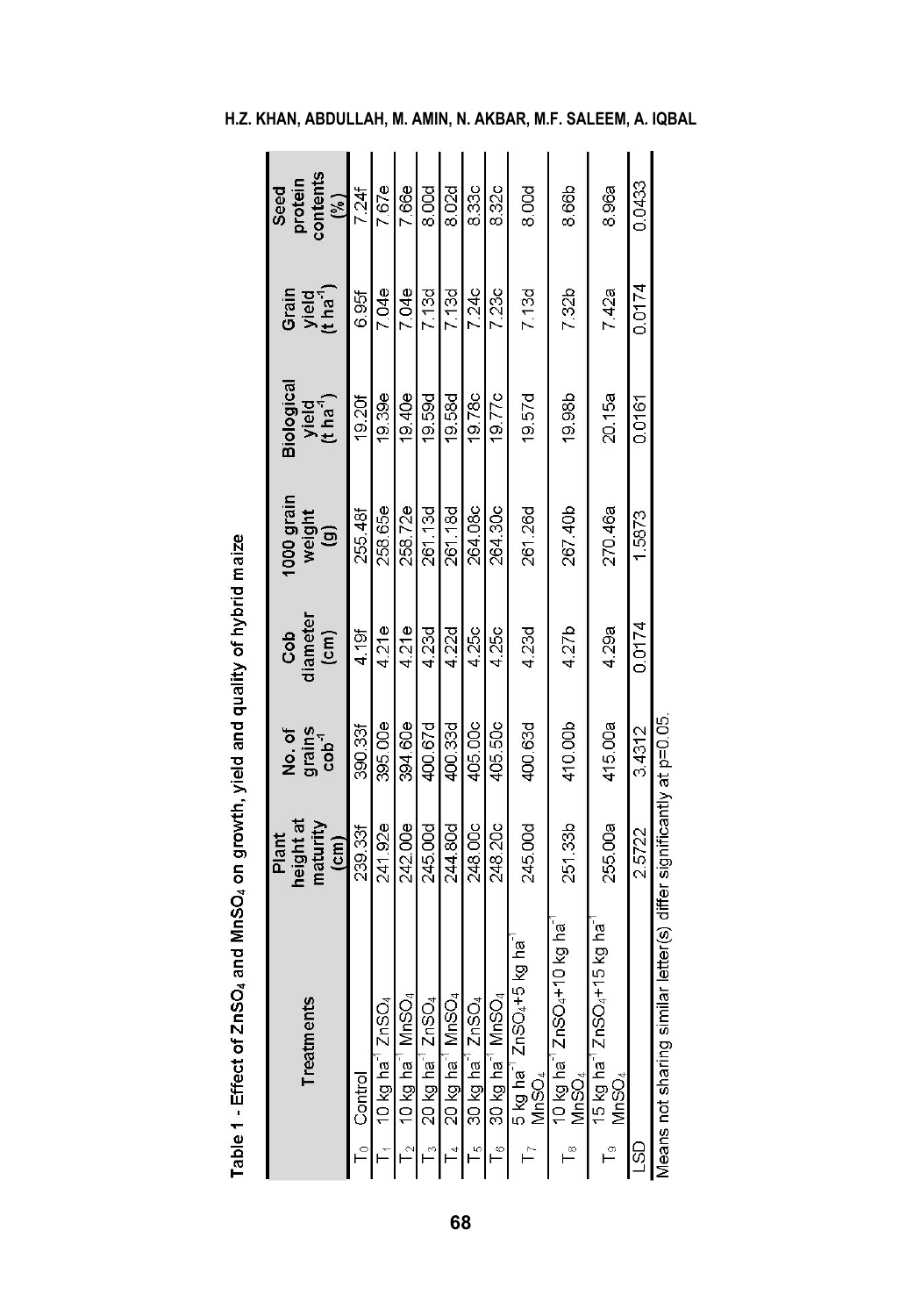These results are also supported by Harris *et al.* (2007), who also observed linear increase in 1000 grain weight by increasing levels of  $ZnSO<sub>4</sub>$ and  $MnSO<sub>4</sub>$ .

The represented data (*Table 1*) showed significant increase in biological yield with the application of  $ZnSO_4$  and  $MnSO_4$  on autumn planted maize. Results showed a prominent increase (up to 4.72%) in biological yield with  $15 \text{ kg ZnSO}_4 + 15$ kg  $MnSO_4$  ha<sup>-1</sup> as compared to the control plots. The trend of increasing biological yield with ZnSO<sub>4</sub> and MnSO4 was also found by Safaya and Gupta (1979) and Trehan and Sharma (2000).

Data regarding the effect of  $ZnSO<sub>4</sub>$  and MnS $O<sub>4</sub>$  on the grain yield are presented in the *Table 1*. Data showed the positive effect of the applied treatments (different combinations of  $ZnSO<sub>4</sub>$  and  $MnSO<sub>4</sub>$ levels) on the grain yield. The individual treatments means comparison given in the table indicates that with the application of 15 kg  $ZnSO_4$  +15 kg  $MnSO_4$  ha<sup>-1</sup> highest grain yield  $(7.42 \text{ tons } ha^{-1})$ was gained. While, lowest grain yield was found in control. The highest grain yield may be obtained because all the cereal crops are efficient to use both macro as well as the micronutrients. The findings of the present study are also in line with the findings of Mar *et al.* (1996), Bakyt and Zade (2002) and Alvarez *et al.* (2006).

Seed protein content is most significant among all the quality parameters. Data regarding the seed protein content as affected by the applied  $ZnSO_4$  and  $MnSO_4$  are presented in *Table 1*. According to the data, the parameter under study was significantly affected by the applied ZnSO4 and MnSO4. The results indicated that with the application of 15 kg  $ZnSO_4$  +15 kg  $MnSO_4$  ha<sup>-1</sup> maximum seed protein content were gained. Against, the lowest seed protein content with control. The findings of the present study are also supported by the findings of Khan *et al.* (2008), who observed that seed protein content is increased with the additional application of  $\text{ZnSO}_4$  and  $MnSO<sub>4</sub>$ .

# **CONCLUSION**

Potential yield of maize can be achieved by the additional application of ZnSO4 and MnSO4, with the recommended dose of NPK. Increasing levels increased maize grain yield, so further studies are needed with even higher application rates.

#### **REFERENCES**

- **Alloway B.J., 2004** Zinc in soil and crop nutrition. International Zinc Association, 1150 Brussels, Belgium Executive Summary, p.6.
- **Alloway B., 2008** Zinc in soil and crop nutrition. International Fertilizer Association and International Zinc Association, Bruksela I Paryz, 139 p.
- **Alvarez J.M., Gonzalez D., 2006** Zinc transformations in neutral soil and zinc efficiency in maize fertilization. Journal of Agricultural and Food Chemistry, 54: 9488-9495.
- **Arif M., Ali S., Khan A., Jan T., Akbar M., 2006** - Influence of farm yard